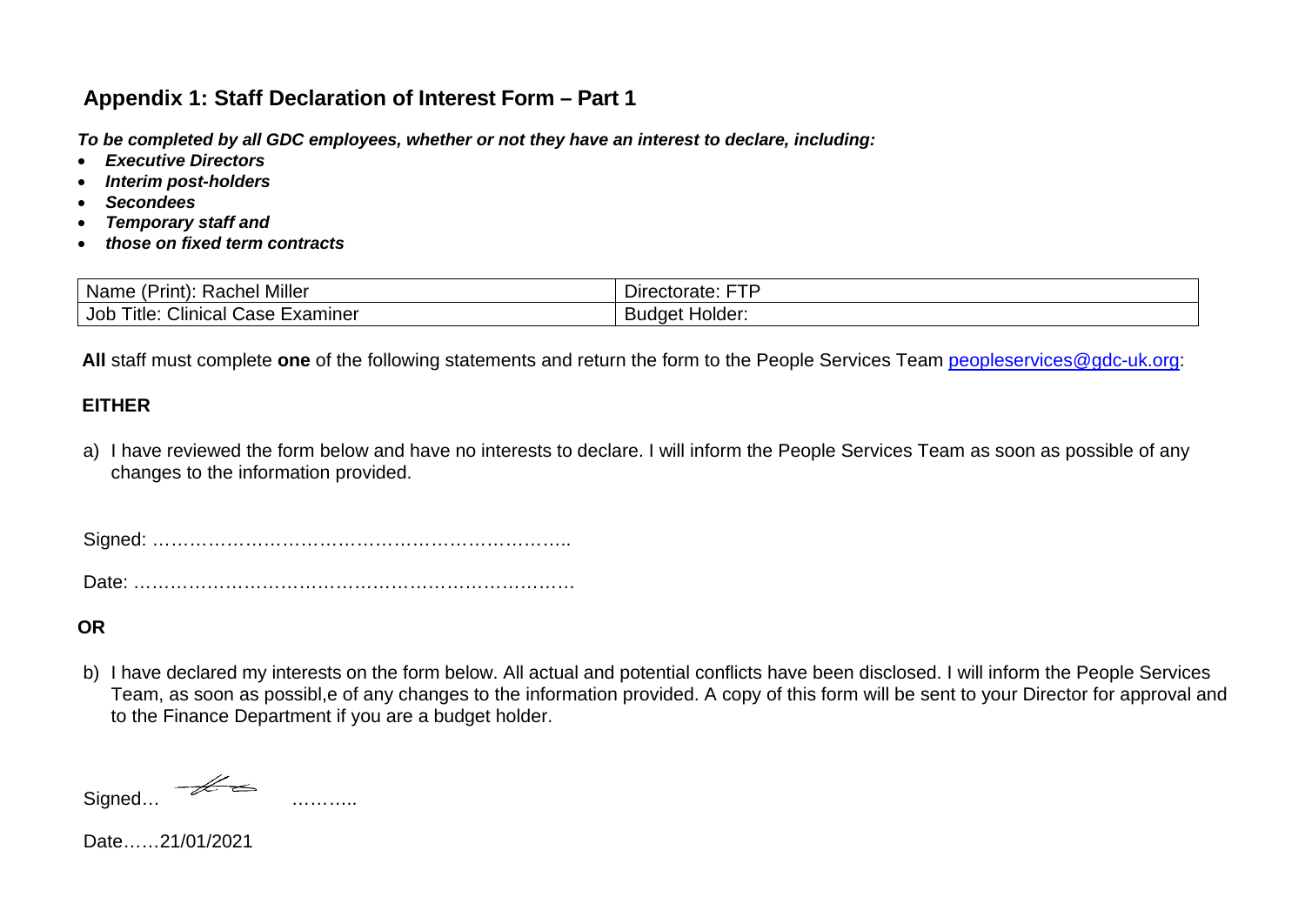### **Declaration of Interest Form – Part 2**

## **To be completed if you have an interest to declare**

| <b>Areas of interest</b>                                                                                                                                                              | Details relating to you                                                                      |
|---------------------------------------------------------------------------------------------------------------------------------------------------------------------------------------|----------------------------------------------------------------------------------------------|
|                                                                                                                                                                                       | (Also include any relevant details relating to a connected person as defined in the Managing |
|                                                                                                                                                                                       | Interests Policy for Staff)                                                                  |
| Give details of all paid employment outside the GDC                                                                                                                                   | Senior Dental Officer (Special Care Dentistry), NHS Community Dental                         |
| Why? All secondary employment must be declared and                                                                                                                                    | Service.                                                                                     |
| approved                                                                                                                                                                              | Dance Teacher                                                                                |
|                                                                                                                                                                                       | ay Adjudicator, Social Work England                                                          |
|                                                                                                                                                                                       | Independent Expert Witness for the Court of Protection                                       |
| Give details of all unpaid (including pro bono) work e.g.                                                                                                                             | PCC Trustee of a local historic building                                                     |
| Roles in organisations associated with healthcare<br>$\bullet$                                                                                                                        | Committee member of amateur drama group                                                      |
| Public service offices<br>$\bullet$                                                                                                                                                   |                                                                                              |
| Roles of posts held in local or national<br>organisations                                                                                                                             |                                                                                              |
| <b>Trusteeships</b><br>$\bullet$                                                                                                                                                      |                                                                                              |
| Why? Decisions need to be taken in an open and<br>transparent fashion, therefore, staff are required to declare<br>positions so that any perceived interests can be easily<br>managed |                                                                                              |

Completed forms should be returned to [peopleservices@gdc-uk.org.](mailto:peopleservices@gdc-uk.org) New starters should return their forms with their acceptance of the appointment.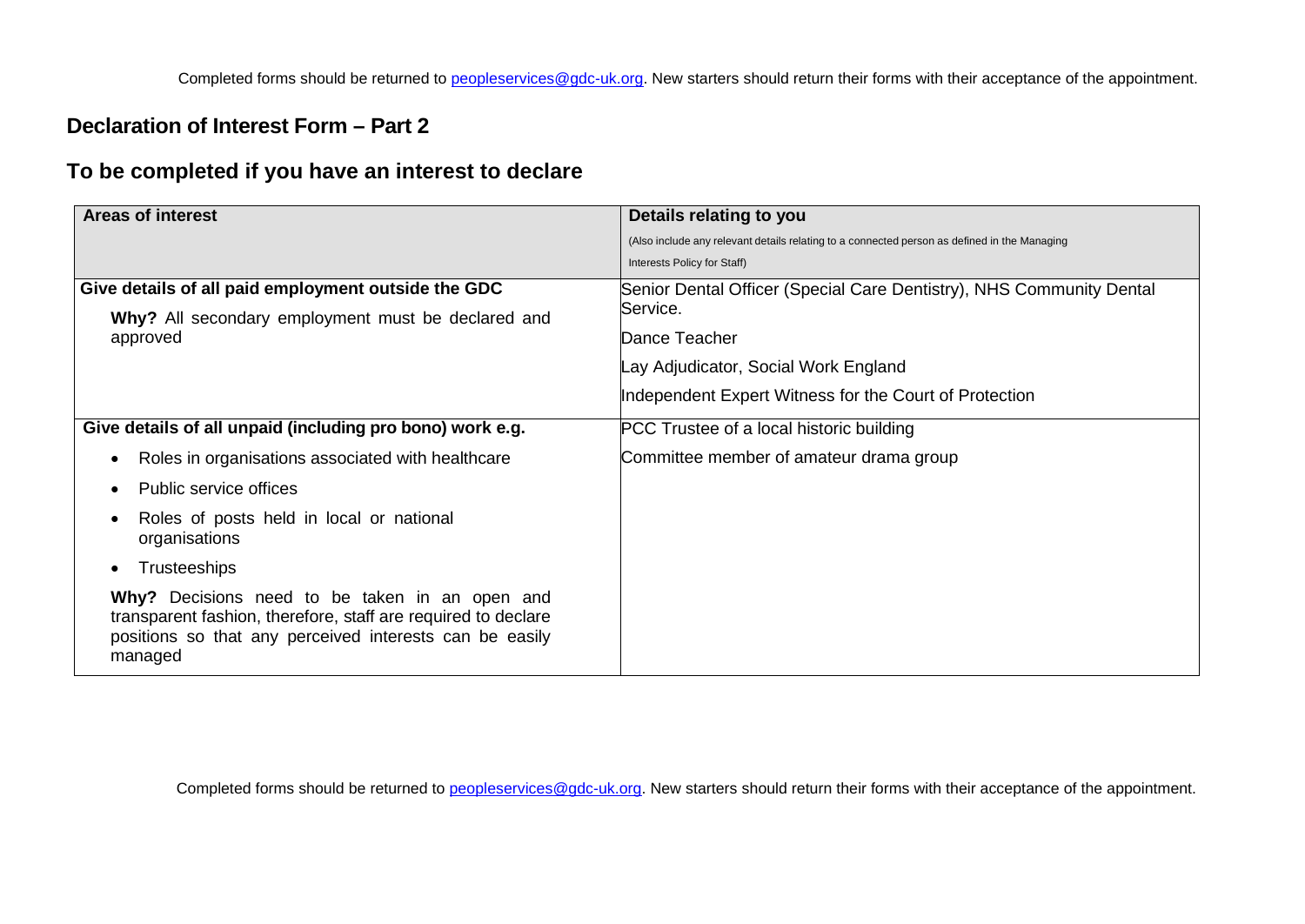# **Declaration of Interest Form – Part 2**

| <b>Areas of interest</b>                                                                                                                                                                                                                                                                                                      | Details relating to you                                                                      |
|-------------------------------------------------------------------------------------------------------------------------------------------------------------------------------------------------------------------------------------------------------------------------------------------------------------------------------|----------------------------------------------------------------------------------------------|
|                                                                                                                                                                                                                                                                                                                               | (Also include any relevant details relating to a connected person as defined in the Managing |
|                                                                                                                                                                                                                                                                                                                               | Interests Policy for Staff)                                                                  |
| A business that you or a connected person are involved in<br>which has a direct contract with the GDC or is a potential<br>contractor with the GDC.                                                                                                                                                                           | None                                                                                         |
| Why? Staff members may derive benefit from such a<br>direct conflict and by declaring the relationship steps can<br>be taken to manage the situation.                                                                                                                                                                         |                                                                                              |
| All membership bodies and associations including                                                                                                                                                                                                                                                                              | <b>Fellow, Royal Society of Medicine</b>                                                     |
| political parties, pressure groups and professional bodies<br>of which you are a member or are associated                                                                                                                                                                                                                     | Member, Musicians Union                                                                      |
| Why? Staff are free to engage in political activities or to<br>maintain associations with professional organisations.<br>Staff are required to declare such positions and give<br>assurance that they do not conflict with the GDC's statutory<br>functions, their duties, and the values and behaviours<br>expected of them. |                                                                                              |
| Do you have close personal ties with the GDC's<br>Council members, associates advisers, directors or<br>employees?                                                                                                                                                                                                            | <b>No</b>                                                                                    |
| Why? Staff members who have close ties with Council<br>members, associates, advisors, directors or other<br>employees may be perceived as having an undue influence<br>on decisions. This must be declared so that it can be<br>managed in an open and transparent manner.                                                    |                                                                                              |

Completed forms should be returned to [peopleservices@gdc-uk.org.](mailto:peopleservices@gdc-uk.org) New starters should return their forms with their acceptance of the appointment.